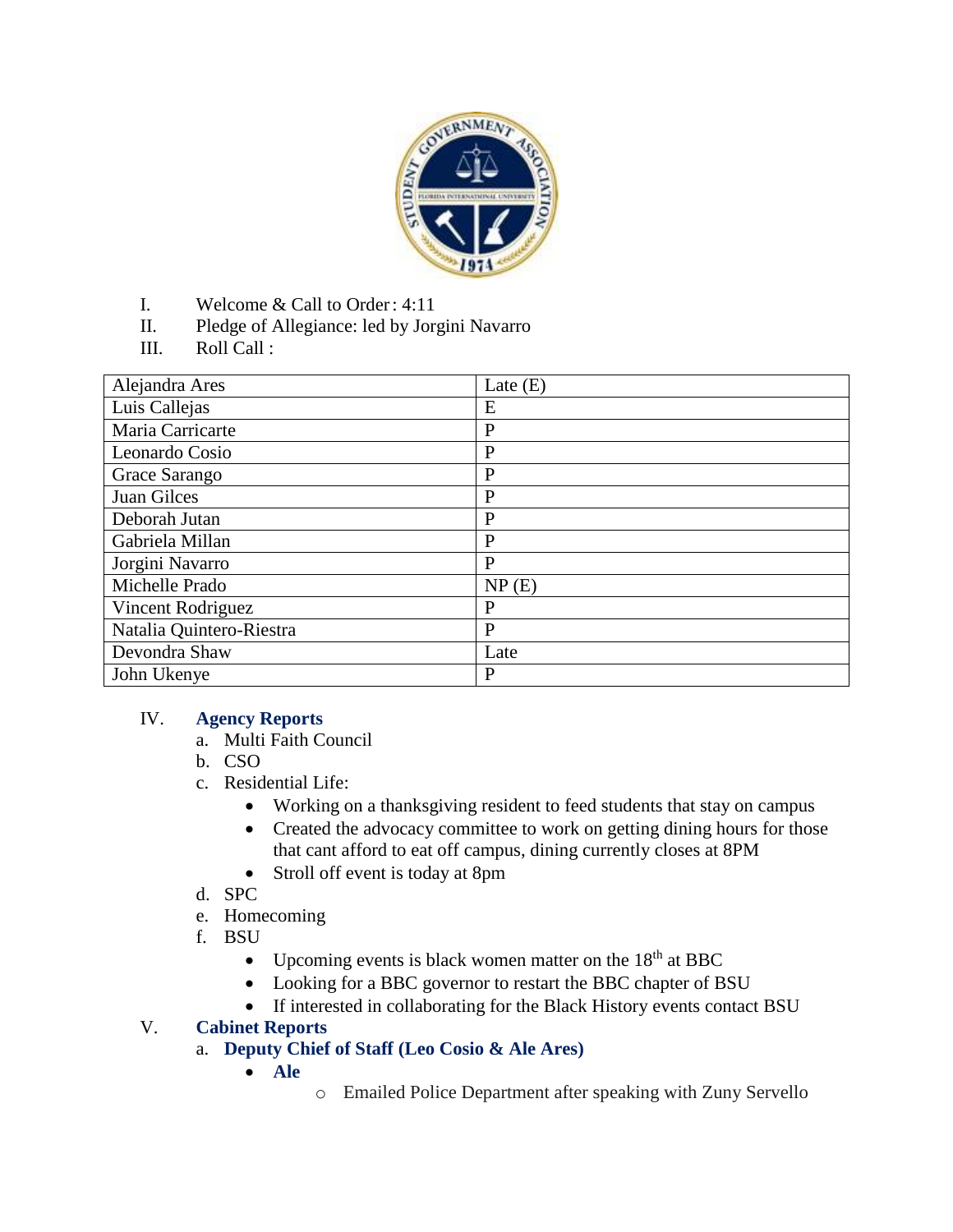about tabling. She said police would love to table to engagement week. Pending response from PD director. She also loved "PDQ n A" event. (Spring).

- o Want to get a head start in planning Suicide Prevention Week March 28. Taking any ideas! (ex. Mrs. Doubtfire pie in the face, mental health screening test, etc.) Walk is April 2nd.
- **Leo**
- b. **Marketing Coordinators (Maria Carricarte)**
- c. **Student Experience Coordinator (Natalia Quintero-Riestra)**
	- Thank everyone for the help in coordinating Spooktacular
	- Raised around \$800 for the United Way

## d. **Student Development Coordinator (Michelle Prado)**

- Reaching out to the YMCA (voter initiative, referred by Sergio) to table with us for the resource fair
- Preparing remote internship list for EW for FIU 2.0 students
- Awaiting confirmation from the DEA (EW)
- Need people to attend Beyond Advocacy ! Bring your friends ! Share on Facebook! (Thanks to everyone who has been sharing them!)
- Maria is forwarding the Beyond Advocacy flyer to Student Media- potentially record/upload for 2.0 students
- CLS- needs volunteers to dress up as zombie Uncle Sam: "Is Uncle Sam dead?" (Event to register students to vote). Free pizza to those who volunteer just 45 minutes of their time. Contact email is for Benjamin Robles the GA from CLS [benjamin.robles@fiu.edu](mailto:benjamin.robles@fiu.edu)
- Potential collaboration with CLS and FIU 2.0 on voter literacy for the spring

# e. **Panther Rage Coordinator (Deborah Jutan)**

- The last football game of the season is on Saturday
- Next week Tuesday is walk on water behind GL from 11:30 to 12:15
	- o Giving rally towels and water bottles
		- o Five volunteers: John, QR, Jorgini, Maria, Grace and Fernando
- a. **Veteran Affairs Coordinator (Vincent Rodriguez)**
	- November 7th, 9AM-11AM: Veterans Breakfast in the Parkview MPR
		- o Breakfast is open to all students
		- o The attire is the SGA polo and slacks
		- o Don't tailgate and then go to event
	- November 7th at Noon: FIU Salute to Hometown Heroes Football game
		- o Honoring the veterans and first responders they will have a tunnel and receive shirts
		- o The first students in attendance of the game, will receive the American themed FIU shirt
	- November 10th, 11AM- 1PM: SVA Veterans Day Event on the GC Lawn o Giving free giveaways and other games for all students
	- Currently seeking for veterans interested in running for Mr. and Miss. FIU.
- b. **Special Events Coordinator (John Ukenye & Grace Sarango)**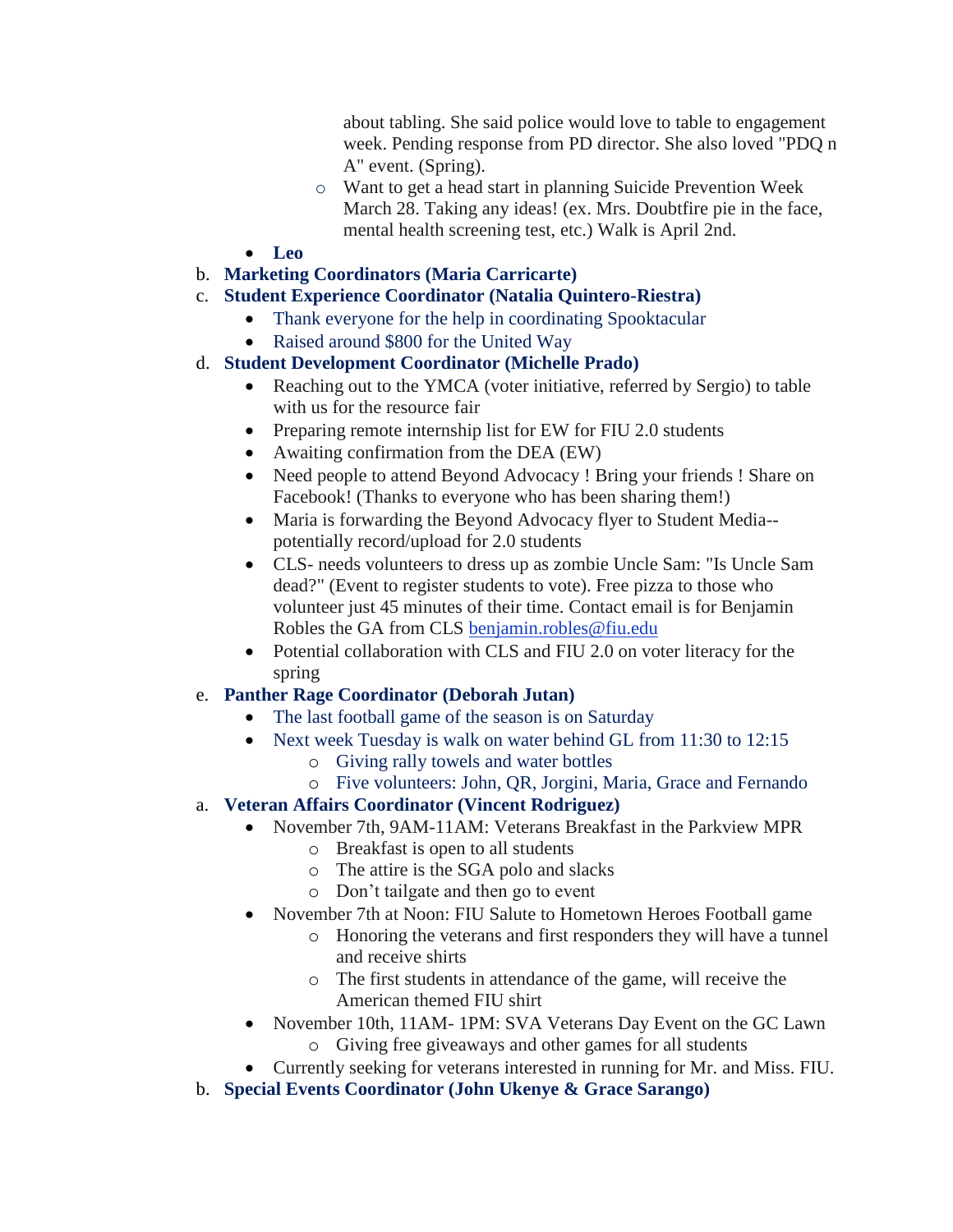- **John** 
	- o Recharge for Finals
		- o Met with gaby and Shannon and looking into getting a pre recharge week for the last week of classes
		- o In terms of giveaways, the stationery kits, pens, blender bottles and other will be given during the week
	- o MLK and MLK Day of Service Committee Recap
		- o Second committee was created
			- o Looking at 26 different sites for the day of service
			- o Possible involvement of SGA
	- o 11/6 Student Leadership Summit
	- o Black out green on is February 11, 2016 from 7pm 9PM
		- o Committee meeting Thursday November 12 from 3:30- 5
		- o SGA interns will be involved in the event
- **Grace**

### c. **Lobbying Coordinator (Juan Glices)**

- Agents of Change on Monday, November 9th at 5:00 PM in the GC Faculty Club. Please attend! Representative Bryan Avalo from Hialeah is confirmed and the district representative of Carlos Curbelo to come to the event (tentative)
	- o Help is needed to set up for the event at 4pm
	- o Students are also needed to go to the event and participating in the event, share the event flyers and tell all students for the event
- State Delegation visit.
	- o Coming to FIU sometime in November, it will be a mix of state senators and representatives most likely to happen on finals week or beginning of December
	- o Working with the office of Governmental Relations
- FIU Legislative Agenda for Spring semester to be created.
	- o Working with Alexis on deadlines and other points to discuss

### d. **Governmental Affairs Coordinator (Devondra Shaw)**

- Haven Update
	- o Haven Is the program to test awareness of sexual assault
- The campus climate survey is finished. Survey will need to be approved by Title IX Committee and then the IRB needs to approve too.
- Hashtag competition
	- o Asking student organizations to post video or photo with the most likes and shares to win a prize like a canvas in GC
	- o This will be between different student organizations and are planning to include
- Host a twitter conversation one "Asks the Experts"
	- o Planning for the end of November
	- o Having psychologist and psychiatrist to be answering questions for students on the FIU twitter
- New Speaker for It's on US: One love campaign: Escalation program
- Legislative program/ committee and crafting the legislative agenda: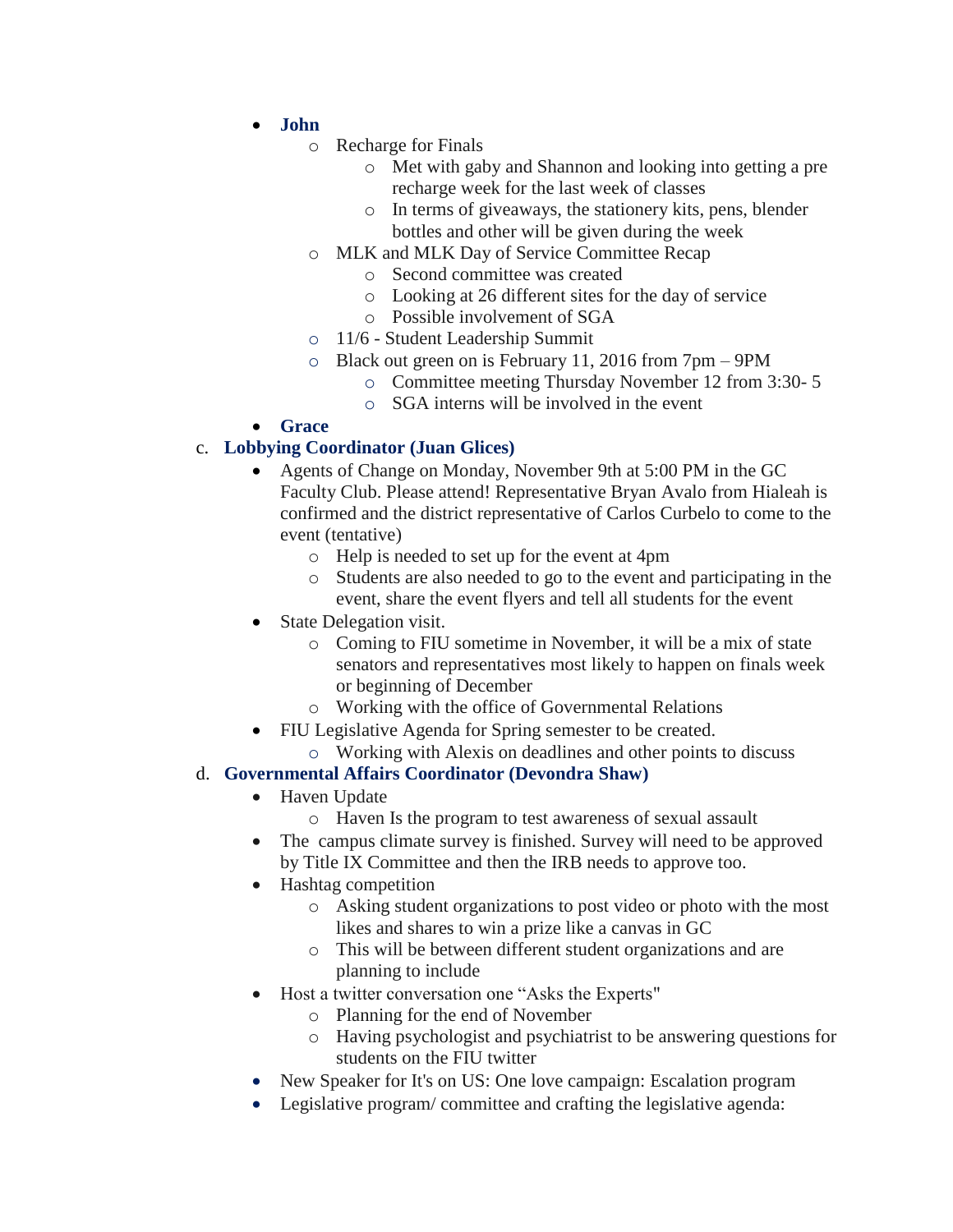recruiting interns and senators to be able to sit on the committee and read through the legislation and critique it and report back on the legislation to be able to cover more issues

o Could have a subset to create a more efficient legislative agenda that addresses more issue

## e. **Intern Coordinator (Jorgini Navarro)**

- The interns who missed retreat made it up Tuesday 11/3
- Some are volunteering for events during engagement week
	- o Spoke to interns about the lunch for next week for the opportunity to attend the lunch
- Devondra will be coming in to speak to them about a legislative committee
- If you have any information or announcements you would like to pass on to them, please email me.

### f. **Elections Commissioner (Luis Callejas)**

# VI. **Chief of Staff Report –** *Gabriela Millan*

- Veterans Day Breakfast
	- o Attire is sga polo and slacks with nice shoes to look nice for the veterans
- Advocacy Event on Monday
	- o Food has been ordered
	- o State Reps and Commissioners WILL BE THERE
	- o Room needs to be filled. If officials can come out then please come out and represent SGA
	- $\circ$  People to set up between 4 & 5
- Walk on Water Who's helping Deborah?
	- o The five people that volunteered to go to the event, please show up to the event and follow through with Deborah
- November/December Events?
	- o November
		- o Advocacy event
		- o Walk on water
		- o Veterans day breakfast
	- o December:
		- o Recharge for Finals
		- o PreCharge for Finals to dedicate a week of events like having CAPs tabling, tutoring services from Library to come and table as well, educate students on the services that are available to them
		- o Scheduling one on one meetings with each member to plan out goals for Spring
- Pre-Charge for Recharge
- WOW Spring
	- o Grace will be planning the events, can have collaboration with RHA and all other governing councils, events to be drafted
- CC Shannon and I in all of your emails